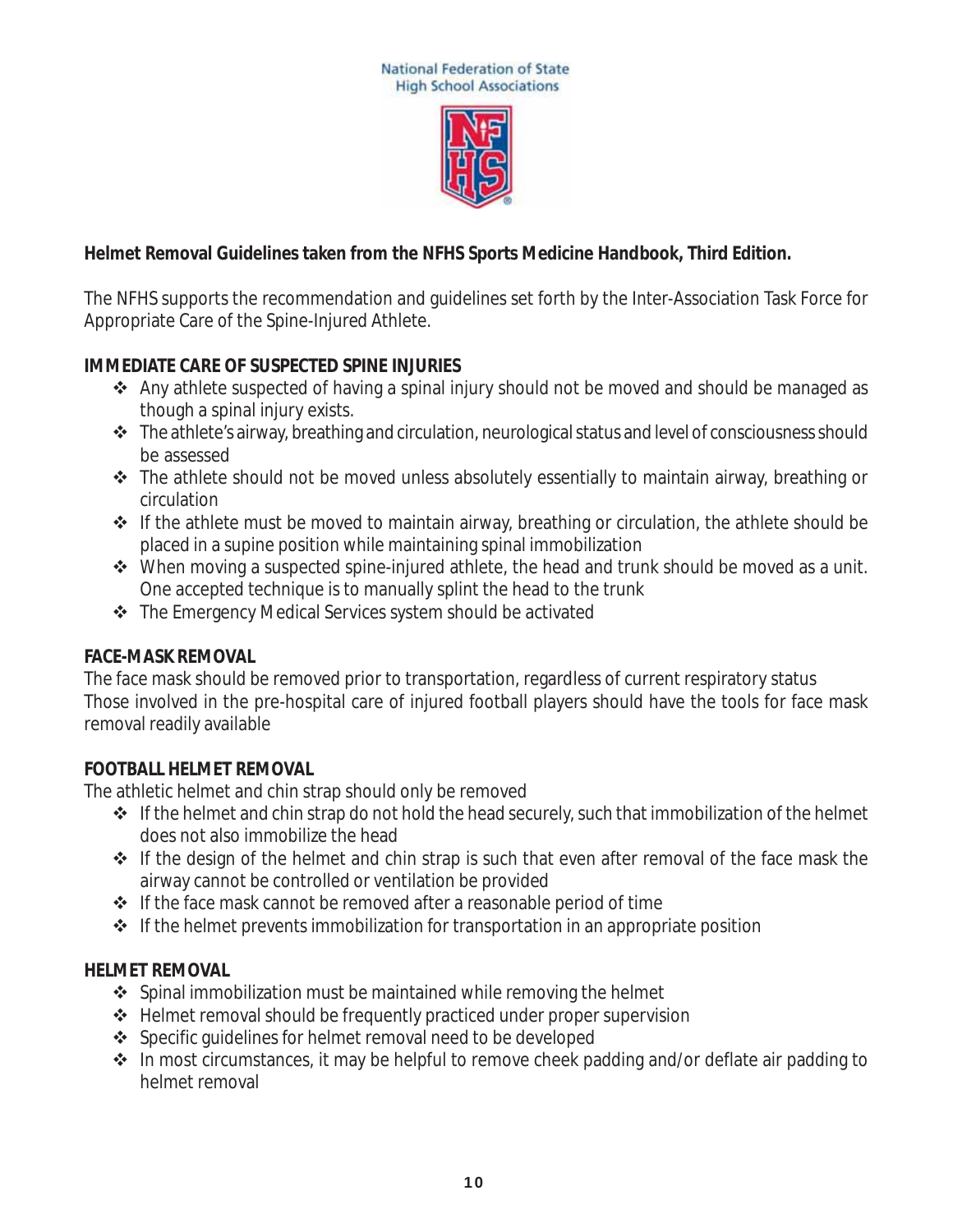### **EQUIPMENT**

- ❖ Appropriate spinal alignment must be maintained
- $\triangle$  There needs to be a realization that the helmet and shoulder pads elevate an athlete's trunk when in supine position
- $\cdot$  If the helmet is removed, then shoulder pads must be removed to ensure proper spinal alignment
- $\cdot \cdot$  If the helmet is not removed, the front of the shoulder pads can be opened to allow access for CPR

This task force encourages the development of a local emergency care plan regarding the pre-hospital care of the athlete with a suspected spine injury. This plan should include communication with the institution's administration and those directly involved with the assessment and transportation of the injured athlete.

All providers of pre-hospital care should practice and be competent in all of the skills identified in these guidelines before they are needed in an emergency situation.

### **MORE ON HELMET REMOVAL**

### **SIGNIFICANCE**

Athletic participation carries with it the risk of catastrophic cervical injury. Because of the potential for permanent neurological injury and even death associated with cervical spine injury, proper on-field management is imperative to avoid further injury and catastrophic consequences. **Sports medicine professionals support the practice of not removing football helmets when there is even the slightest chance of cervical spine injury for the following reasons:**

- 1. The football helmet does not hinder proper immobilization techniques
- 2. The football helmet does not hinder the ability of the examiner to visualize facial and cranial injuries
- 3. The football helmet allows proper management and control of the airway during CPR
- 4. The football helmet will not tend to cause hyper flexion of the cervical spine in the presence of shoulder pads

### **RECOGNITION AND MANAGEMENT**

- ❖ Any suspected head and/or spine injury should be attended to with the helmet left on the athlete
- If in doubt, **DO NOT REMOVE HELMET**
- $\triangleq$  Each institution should develop a venue specific emergency plan for the pre-hospital management of the spine-injured athlete, including:
	- 1. A uniform understanding when and when not to remove the helmet
	- 2. Established procedures, periodically practiced and reviewed, in proper spinal immobilization and in summoning emergency care (Also see NFHS Guidelines for Emergency Planning)
	- 3. Assurance that an athletic trainer or coach carries on their person a face-mask removal tool such as a screwdriver, power screwdriver, Trainer's Angel™, FM Extractor™, or a modified anvil pruner. A backup removal tool should also be on hand if a screwdriver is the first tool of choice